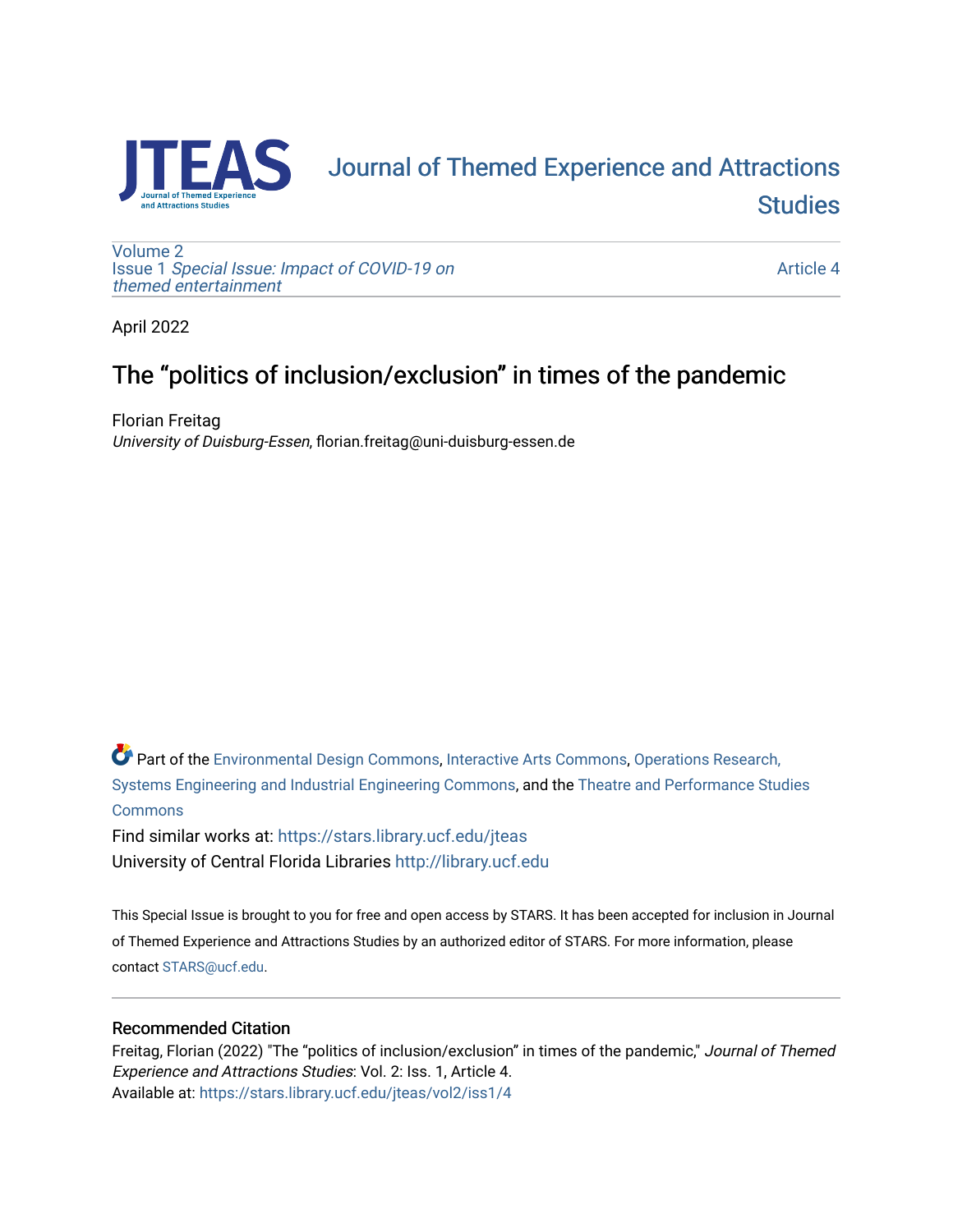

Journal of Themed Experience and Attractions Studies 2.1 (2022) 13–16

## The "politics of inclusion/exclusion" in times of the pandemic

Florian Freitag\*

University of Duisburg-Essen, Department of Anglophone Studies, Universitätsstr. 12, 45141 Essen, Germany

#### **Abstract**

As commercial enterprises that depend on attracting a maximum number of visitors in order to be economically successful, theme parks have generally been careful to avoid unpleasant, sensitive, or controversial themes (or aspects of a theme) that might offend or alienate potential customers. Due to official regulations concerning e.g. the wearing of masks in waiting lines and during rides, however, the pandemic cannot simply be "excluded" from the parks and remains constantly visually present, thus seriously undermining the companies' efforts to keep the park grounds rigidly separated from the rest of the world. Particular operational decisions by some theme park companies have further aggravated the situation by allowing heated public debates about the pandemic and the authorities' reactions to it to "spill over" into the parks. At the same time, an even partial return to the traditional politics of inclusion and exclusion may also no longer have the intended effects on visitors, but quite the opposite: it is the prepandemic level of crowding that now scares some visitors. The article therefore suggests better visually integrating pandemic-related signage and equipment in order to create a harmonious and reassuring atmosphere as well as relying on environmental cues rather than explicitly formulated rules to manage and direct crowds.

**Keywords:** Theme parks; Europa-Park; politics of inclusion/exclusion; design; operations; COVID-19.

### **1. Introduction**

The COVID-19 pandemic has not only changed the ways in which theme parks market themselves (Freitag, 2020), it has also resulted in a failure of what critics have variously described as the sites' traditional "politics of inclusion/exclusion" (Lukas, 2007, p.277) or their strategy of thematic "selection" (Carlà & Freitag, 2015, p.244). As commercial enterprises that depend on attracting a maximum number of visitors in order to be economically successful, theme parks have generally been careful to avoid unpleasant, sensitive, or controversial themes (or aspects of a theme) that might offend or alienate potential customers, notably work, sexuality, and politics, conflict, violence, and war, as well as sickness and death. Metatouristic theme parks, for example – that is, parks like Europa-Park or Epcot's World Showcase that draw on popular tourist destinations as their thematic sources – seek to avoid themes (or aspects of a theme) that do not fit the particular tourism imaginaries of a given destination among the target visitors; just as the Disney parks' various versions of New Orleans remain silent on interracial conflicts, slavery, segregation, the Civil War, plagues, and hurricanes, among other things (see e.g. Freitag, 2021; on Disney's Port Orleans – French Quarter Resort at Walt Disney World), Europa-Park's version of Greece avoids references to the Greek government's debt crisis (Carlà-Uhink, 2020). It is precisely these traditional "politics of inclusion/exclusion" or this strategy of "selection," however, that have been fundamentally upset by the pandemic.

<sup>\*</sup> Corresponding author. Email: florian.freitag@uni-duisburg-essen.de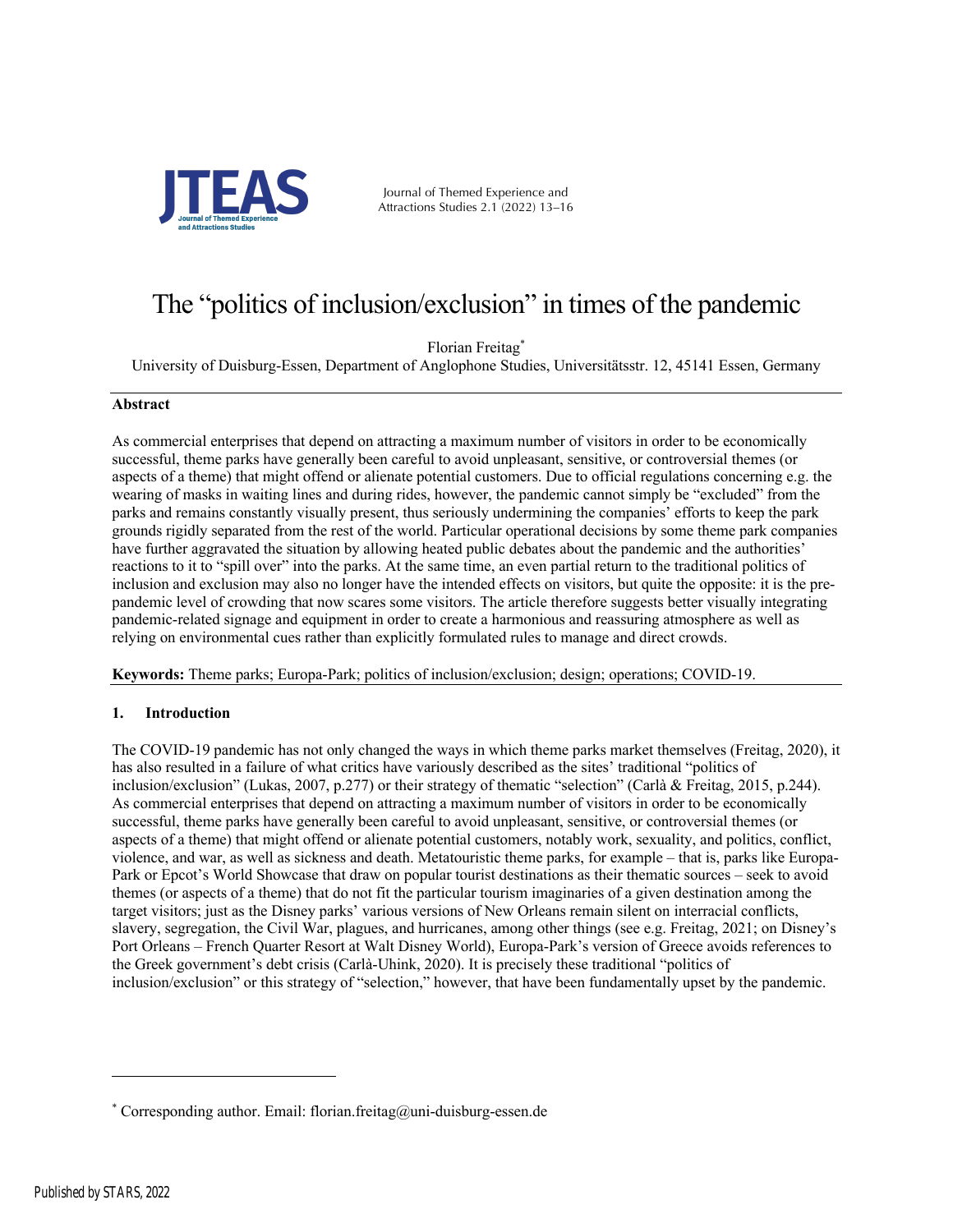### **2. The failure of the "politics of inclusion/exclusion"**

Due to official regulations concerning e.g. the wearing of masks in waiting lines and during rides, the pandemic cannot simply be "excluded" from the parks – metatouristic or other – and remains constantly visually present, thus seriously undermining the parks' efforts to keep the park grounds rigidly separated from the rest of the world. This is also what distinguishes the COVID-19 pandemic from previous (and ongoing) global disasters such as terrorism: following 9/11, many parks, too, remained closed, but quickly reopened with additional security measures such as bag screening stations. Crucially, however, the latter have been routinely placed *in front of* the actual park entrances: at Disneyland Park (Paris), for instance, visitors have their bags screened even before they reach Fantasia Gardens, the lushly landscaped area in front of the Disneyland Hotel building that also houses the ticket booths. Thus, the parks have sought to take concerns about terrorist attacks off visitors' minds long before they enter the park itself. Similarly, at the time of writing, visitors to Europa-Park in southern Germany need to have their vaccination/test status checked *before* they enter the premises. But the masks worn by fellow visitors and staff, the newly installed plexiglass partitions, added signage, disinfectant spray dispensers etc., constantly remind visitors of the potential dangers of the virus during the entire time of their visit.

Particular operational decisions by some theme park companies have even aggravated the situation by allowing heated public debates about the pandemic and the authorities' reactions to it to "spill over" into the parks. Seeking to make the process of entering the park more efficient, Europa-Park, for example, decided to give out differently colored wristbands to hotel guests who are vaccinated or convalescent on the one hand and to visitors who had tested negatively for COVID-19 prior to their arrival on the other hand. Since test results must not be older than 24 hours (quick test) or 48 hours (PCR test), the park had thus hoped to avoid having to check the "status" of all multiday visitors on a daily basis, as only those with a "tested negatively" wristband would have to renew their "proof of authorization" during their stay at the resort. Especially visitors who were neither vaccinated nor convalescent, however, considered this practice an invasion of their privacy, felt publicly stigmatized, and voiced their concerns and anger on social media, with some comparing the wristbands to the badges of shame used in the Third Reich. A self-identified "satirical," anonymous caricature posted in reply to one of the park's Facebook posts on August 23, 2021, for example, shows an amusement park using separate entrances and partitions to classify its visitors as "vaccinated" and "unvaccinated," with the "unvaccinated" entrance guarded by a park employee resembling Adolf Hitler; visitors on the "vaccinated" side are yelling and throwing bottles at those on the "unvaccinated" side, and an elderly man on the "unvaccinated" remarks "We've been here before" ("Ab sofort," 2021).

Europa-Park's wristband policy could thus be compared to previous instances where theme park visitors felt they were being categorized into separate groups (however justified these feelings may appear to others). For example, when in 2013-2014 Disneyland in Anaheim, California, renovated and expanded its private "Club 33," installing huge picture windows that, especially at night, allowed Club guests and "regular" park visitors to observe each other, one angry reviewer commented: "If you're not a [Club 33] member and can't afford the dues, that fact is now shoved in your face" (DeCaro, 2014). Far from making "a determined effort either to erase, or at least render unimportant, our awareness of class distinctions in the park," as Edward Harwood (2002, p.52) has noted of contemporary theme parks, Disneyland rather seemed, according to this commentator, to be deliberately reinforcing class distinctions. Concerning highly complex ethical decisions rather than class distinctions, Europa-Park's wristband policy, a park spokesperson quickly asserted, was by no means intended to stigmatize individual visitors (SWR, 2021a). Nevertheless, the park changed its policies again, giving out the same wristbands to all hotel guests but changing the color on a daily basis, no doubt as it had realized that highly controversial public debates about compulsory vaccinations and reserving certain rights to those who are vaccinated or convalescent had started to crystallize around the wristbands – precisely those kinds of controversial debates that theme parks usually invite their visitors to leave at the entrance.

### **3. Changing criteria**

At the same time, another example from Europa-Park also indicates that the criteria for theme parks' "politics of inclusion/exclusion" or their strategy of "selection" may have somewhat shifted since the beginning of the pandemic in 2019. For in addition to its wristband policy, Europa-Park also received criticism from visitors for the large crowds in the park (SWR, 2021b). Officially, at the time of writing, the park is allowed to run at full capacity, although it has on its own decided to cap the maximum number of visitors at 25,000 (Europa-Park, 2021; SWR, 2021b). Nevertheless, some visitors accused the park of letting in so many people that it became difficult for some to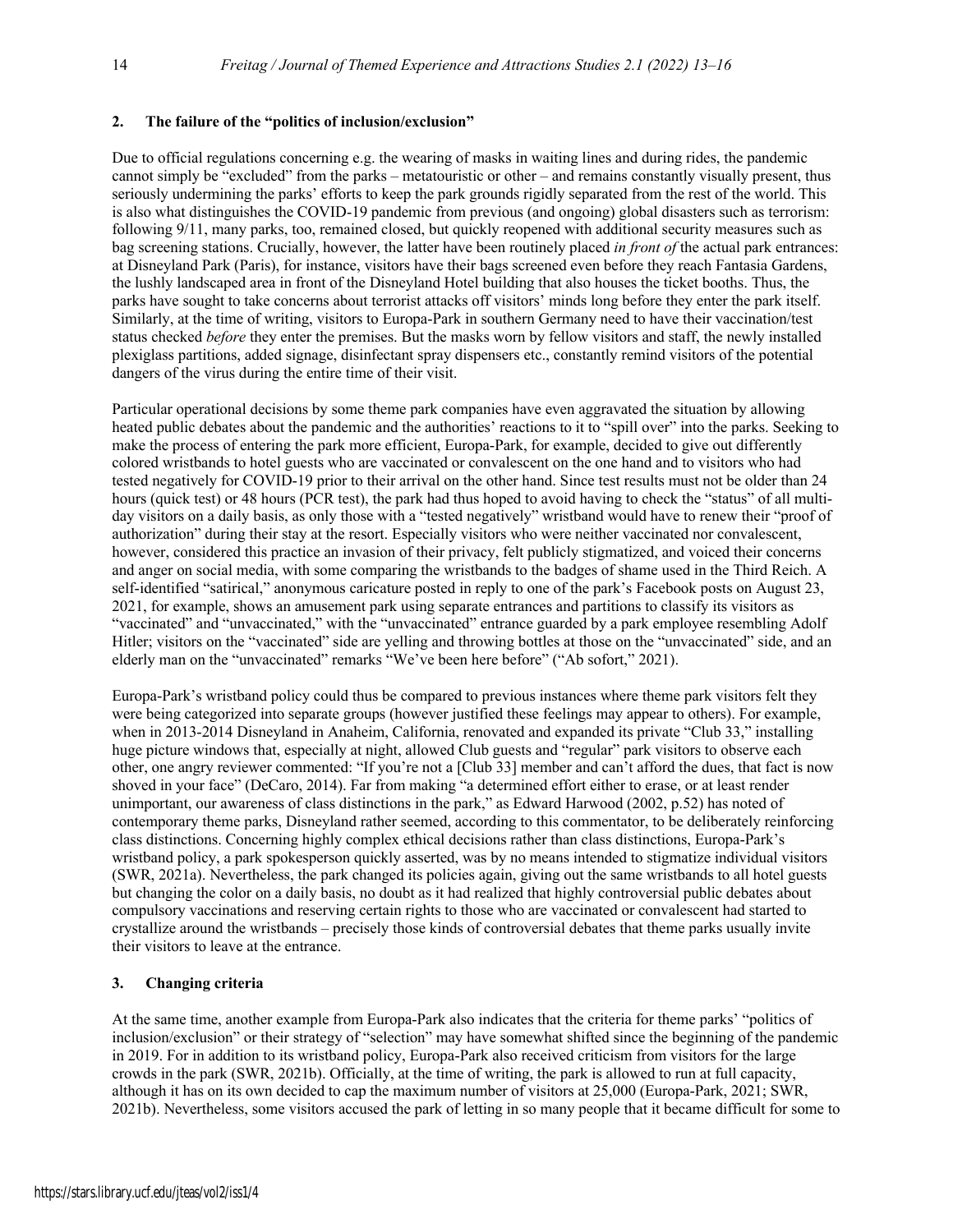maintain the proper distance to fellow visitors. While overcrowding and pinch points or bottlenecks (Younger, 2016, p.298) have always been a concern for theme park operators and visitors alike, an "undercrowded" or even completely empty park has also caused visitors to feel uneasy, at least until the first year into the pandemic. On March 28, 2020, for instance, Europa-Park posted a 3.5-minute video entitled "Drohnen Emotionen" ("drone emotions") on its YouTube account (Europa-Park, 2020). Taking viewers on a "flight through the park," as the description reads, the video solely consists of long shots of the park grounds filmed using a drone. While the images are carefully framed so as not to show the park's backstage areas, they show the site completely devoid of people and with the rides and even most of the fountains turned off. As one commentator noted: "Wunderschön, aber auch irgendwie leicht unheimlich, alles so ganz ohne Leute zu sehen" ("Very beautiful, but somehow it is also slightly uncanny to see everything without any people").

Indeed, despite the epic soundtrack accompanying the images, the atmosphere is somehow eerie, as if something tragic had happened (which in fact it had!), and reminiscent of many documentary depictions of abandoned theme parks by urban explorers (see e.g. the material published by Florian Seidel on his "Abandoned Kansai" website) or fictional portrayals of theme parks in a post-apocalyptic world (see e.g. the video game *Fallout 4: Nuka-World*, 2016). By summer 2021, however, at least some visitors have apparently started to feel uncomfortable and unsafe in the face of crowds (crowds that must be, if we believe Europa-Park's self-imposed maximum visitor number, even lighter than in pre-COVID peak times) – an emotional reaction from visitors that theme parks also seek to avoid (see also Williams, 2021, p.140). Thus, while the pandemic and the visible signs of attempts to fight it (masks, signage, etc.) have arguably disrupted theme parks' traditional politics of excluding, as far as possible, reminders of outside, real-world concerns, an even partial return to these traditional politics may also no longer have the intended effects on visitors, but quite the opposite: it is the pre-pandemic level of crowding that now scares some visitors. Yet although the theme park has been described as generally rather conservative due to its reliance on well-established and easily recognizable themes (Carlà, 2016), over the course of its history its politics of theming have also proven quite flexible and adaptable in the face of e.g. changing cultural climates (Freitag, 2021). We may be in the middle of yet another such phase of adaptation.

#### **4. Designing for the pandemic**

Indeed, with the pandemic continuing much longer than most had anticipated in 2019, the parks may wish to think about going beyond merely temporary (or temporary-looking) changes to their landscapes and operations. Generic masks worn by visitors and staff, temporary-looking signage warning visitors that they will be asked to leave the premises should they not comply with safety rules, non-themed hand sanitizer locations, and regular safety tape to mark out where visitors should stand in line may all reinforce the impression that something is off and "not as it should be," rather than encouraging visitors to let go and immerse themselves into the park's environments. In addition to better visually integrating such newly-installed signage and equipment in order to create a harmonious and reassuring atmosphere, the parks may also wish to start thinking about relying on environmental cues rather than explicitly formulated rules to manage and direct crowds. To use a well-known example, there is no sign at the beginning of Disneyland's Main Street, U.S.A. that asks visitors to please proceed to Central Plaza in order to make room for those coming after them – they are intuitively drawn towards the center of the park by the tall spires of the castle. In the past, theme parks have thus succeeded admirably well in using subtle design to make their visitors feel and behave in certain ways – sometimes even despite themselves. Perhaps it is time to employ these well-established strategies to new ends.

#### **References**

Anon. (2021, August 23). Ab sofort im Freizeitpark. *Facebook.* https://www.facebook.com/photo.php?fbid=4447722518624403&set=p.4447722518624403&type=3

Bethesda Game Studios. (2016). *Fallout 4: Nuka World*.

Carlà-Uhink, F. (2020). *Representations of classical Greece in theme parks*. Bloomsbury.

Carlà, F. (2016). The uses of history in themed spaces. In S. A. Lukas (Ed.), *A reader in themed and immersive spaces* (pp.19-29). ETC.

Carlà, F., & Freitag, F. (2015). Ancient Greek culture and myth in the Terra Mítica theme park. *Classical Receptions Journal*, *7*(2), 242-259.